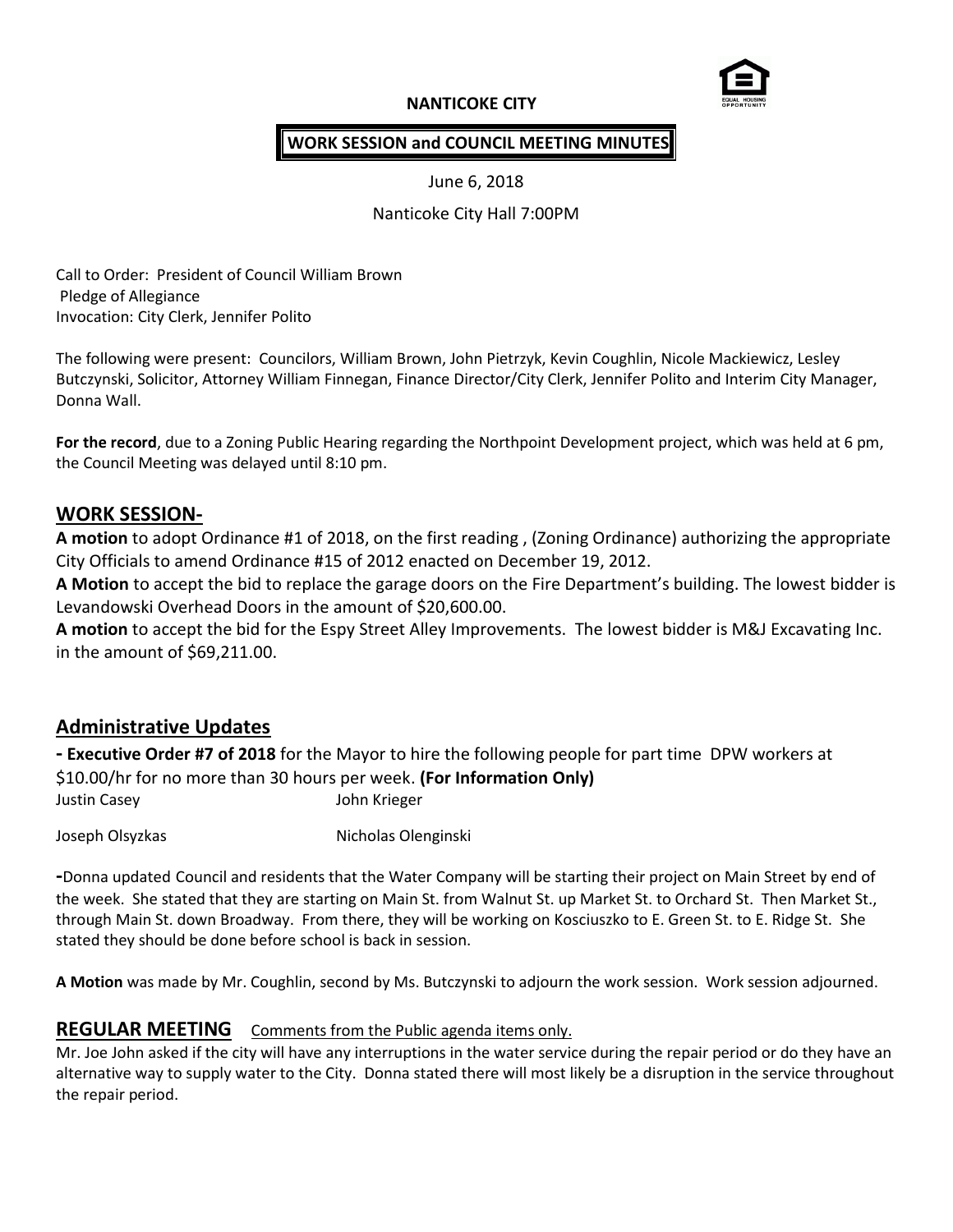Mr. John Telencho asked for clarification on Ordinance 1 of 2018 and wanted to know which ordinance was being amended. Attorney Finnegan stated it is a Zoning ordinance and it is #15 of 2012.

He also wants clarification on the new hires in the DPW Dept., specifically are they part time, how long are they employed with the City and do they get benefits. Donna stated they are part time, no benefits and we keep them until the budgeted amount has run out, which usually lasts until late August Jennifer replied.

#### **Old Business**

None

### **New Business**

A **Motion** to approve the May 16, 2018 meeting minutes was made by Ms. Butczynski second by Mr. Pietrzyk. Motion carried.

A **Motion** to approve payment of the bills in the amount of \$321,017.41 was made by Mr. Coughlin, second by Mrs. Mackiewicz. Payroll (\$89,037.37) Payables (\$231,980.04.) Motion carried.

**A Motion** to adopt Ordinance #1 of 2018, on the first reading , (Zoning Ordinance) authorizing the appropriate City Officials to amend Ordinance #15 of 2012 enacted on December 19, 2012 was made by Mrs. Mackiewicz second by Ms. Butczynski. Motion carried.

**A Motion** to accept the bid to replace the garage doors on the Fire Department's building, to the lowest bidder which is Levandowski Overhead Doors in the amount of \$20,600.00, was made by Mr. Coughlin and second by Ms. Butczynski. Motion carried.

**A Motion** to accept the bid for the Espy Street Alley Improvements, to the lowest bidder which is M&J Excavating Inc. in the amount of \$69,211.00, was made by Mrs. Mackiewicz and second by Mr. Pietrzyk. Motion carried.

### **COMMENTS FROM THE PUBLIC –**

Ms. Mary Kelley of 127 Center Street of the Hanover Section wanted to make the City aware that the hole on her street has gotten bigger since the DPW Dept. was out earlier in the spring and put a cone near it. She is concerned about cars hitting it and doing damage to the cars and there is a 2 year old child on the property and she is concerned that she will get hurt if she fell in it. President Brown asked Ms. Kelley if it was a sunken catch basin and she replied yes. President Brown asked Donna Wall to speak to Wally about this issue in the morning.

President Brown asked Ms. Toporcer of 735 E. Grove Street to speak on her concerns and she said she is good and her questions have been answered during the zoning hearing prior to the council meeting.

Mr. Telencho stated that he has done some research and the garbage fees indeed increase with the 2 year extension requested by the City. He spoke to Edwardsville and Kinston regarding what they spend on Landfill Tipping fees and Mascaro is charging the City almost double what the other municipalities pay. He wants to know why this is. President Brown stated that our \$72,000 per month is for more than just tipping fees. It is the cost for total collection here in the City. Mr. Brown is willing to hold a public meeting to discuss an alternative solution to the city's garbage collection. He asked anyone who is interested to get their ideas together and attend the meeting. Donna Wall stated we are going out to Bid and hopefully we get a price lower than we are paying now. Mr. Telencho commented on street cleaning because the streets in the city need it. Is there a company we can hire a few times a year he asked? He stated Kingston pays a company \$250,000.00 for weekly street cleaning so why can't we do it, he asked? President Brown said the City is looking into purchasing a Street Sweeper. John suggested we contact other municipalities about these issues and that they would be more than happy to talk to us. Mr. Telencho asked about the "Welcome" sign as you enter Nanticoke. He wanted to know if the City pays for it to be there and commented that the Chamber of Commerce should be removed since we have not had one in many years. Donna stated we do not pay for it and we are in the middle of designing a new sign.